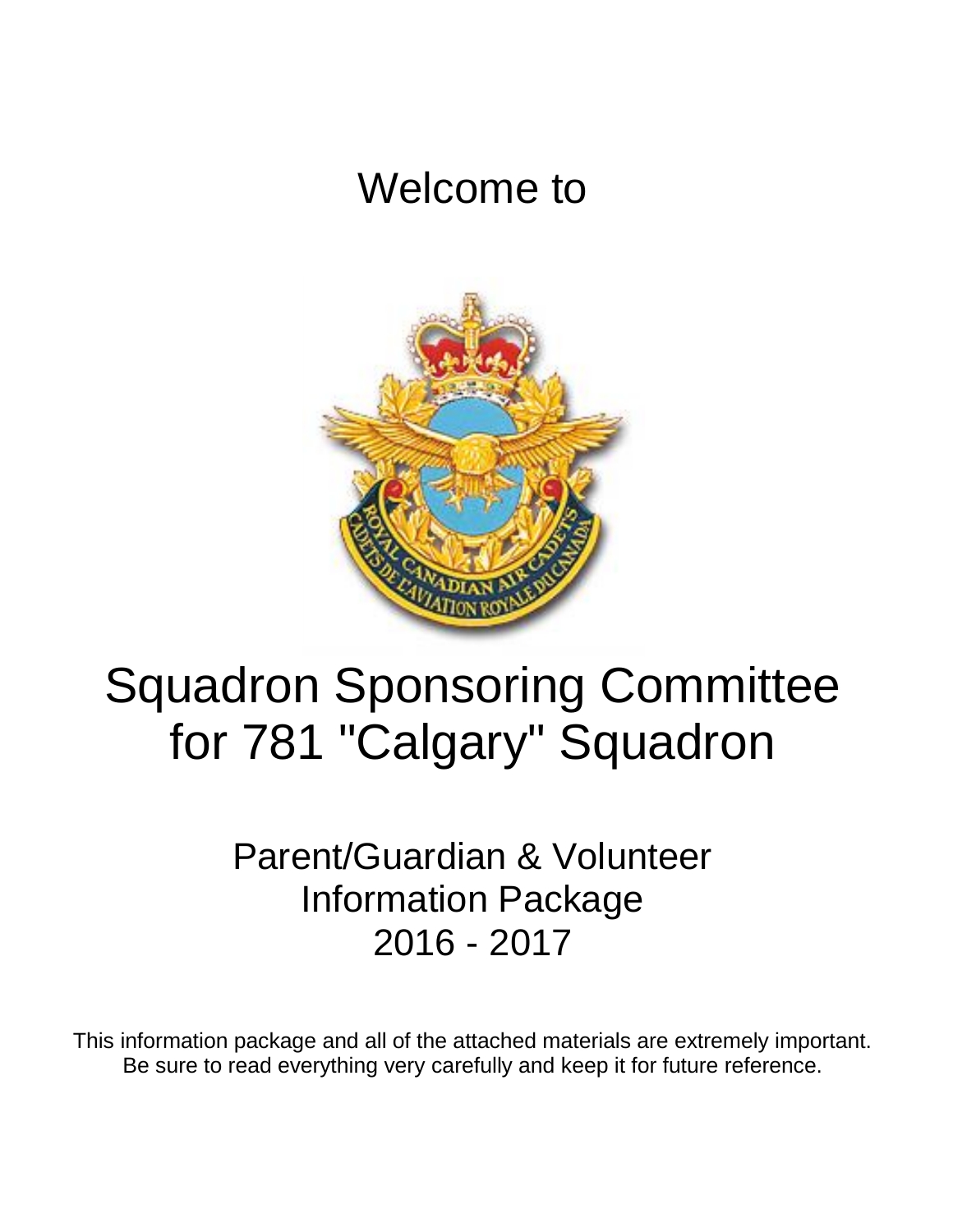TO: All Parents and/or Guardians

FROM: The Executives and Directors of the Parents Association of 781 Squadron

The Parents Association of 781 Squadron also called Squadron Sponsoring Committee (SSC) warmly welcomes all newcomers to 781 Royal Canadian Air Cadet Squadron and parents/guardians!

The Air Cadet program is jointly funded and operated by the Department of National Defence (DND) and the Air Cadet League of Canada (through the Alberta Provincial Committee). For 781 Squadron, the Parents Association of 781 Squadron represents the Air Cadet League. The DND provides uniforms, officers, publications (cadet manuals), summer camps, and very limited funding for certain transportation and other training costs through the Regional Cadet Support Unit (Northwest) in Winnipeg, Manitoba. The SSC is responsible for providing the squadron with a place to parade and train, any equipment not provided by the DND to carry out that training (telephones, photocopiers, transportation, etc.), and paying for fun things like special events, band instruments, effective speaking competitions, awards, and local familiarization flights (power and gliding).

You can see that there are a number of costs that we as a squadron sponsoring committee must pay for in a timely fashion (rent, telephone, transportation, insurance, etc.). Because the DND only covers a portion of the training that the cadets receive, the SSC must fundraise to meet the annual squadron training budget, which ranges from \$85,000 to \$100,000 in any given year. After facility rental costs, one of the largest expenses is the annual Alberta Air Cadet League assessment of approximately \$60 per cadet (as counted at the end of June); this can be over \$10,000 per year. This assessment is paid by every squadron in the province to support effective speaking competitions, volunteer screening, the selection process for advanced cadet training courses and international exchanges, regional gliding centres, insurance for all cadets while at cadet functions, public relations, and other activities of the Air Cadet League.

There are no fees associated with participating in the Air Cadet program. What we truly need is a small commitment of your time as the parent or guardian of a cadet. The SSC holds various fundraising activities during the year that need and deserve your support both by attending as well as in the planning and operating aspects. Without your active support, the squadron budget cannot be met and the cadets risk losing out on many activities. Financial donations are gladly accepted, of course, with tax receipts being provided for any donation of \$25.00 or more. If you choose to make a donation, please also check with your employer to see if they offer a matching donation program. The cadets are expected to participate in all of the fundraising events (other than the casino), and we appreciate your support and encouragement so that your cadet can participate and help us succeed in our efforts.

As the parent or guardian of an Air Cadet in 781 Squadron, you are automatically a member of the Parents Association of 781 Squadron. As such, you have a right to speak, ask questions, and vote at the monthly SSC meetings and the Annual General Meeting, and to serve as a member of the SSC Executive or as a Director. Monthly meetings are normally held at 7:00 p.m. on the first Wednesday of each month at Vecova. We encourage you to attend, and use the opportunity to voice your opinions and/or concerns and be involved in your cadet's activities, and to hear first-hand from the Commanding Officer about the cadets' activities and opportunities. On all other Wednesday evenings, in addition to squadron staff, there are usually a few SSC Directors in attendance who can answer questions and respond to concerns.

We invite you to resist the urge to just drop your cadet off or wait in the parking lot for your cadet to emerge each Wednesday night – come on in and find out how you can help your cadet by participating in the Parents Association of 781 Squadron. And remember to attend the Annual Ceremonial Review and Annual Awards Banquet in June of each year!

The Executives and Board Directors look forward to meeting and speaking with you as the year progresses. Welcome to 781 Squadron!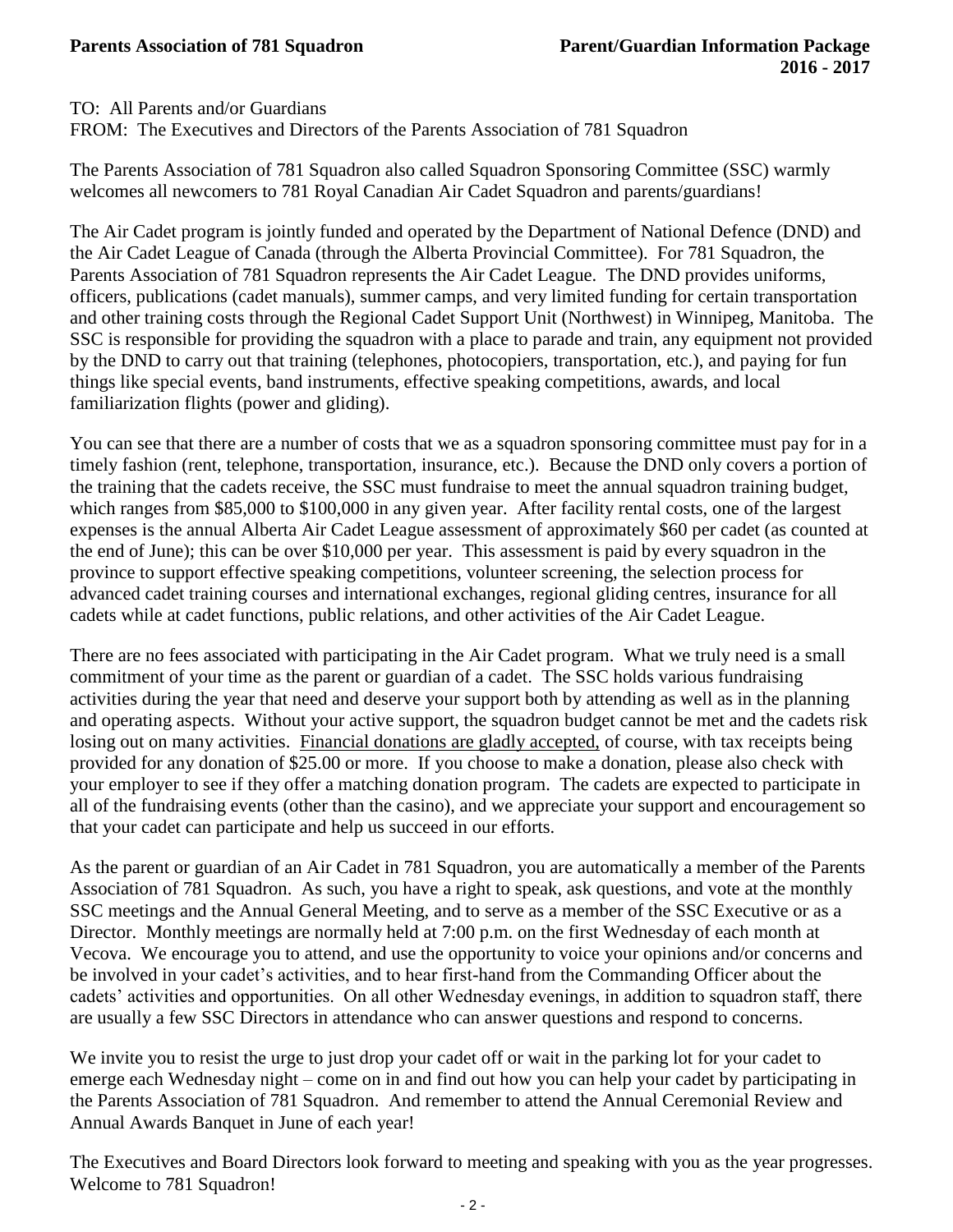Welcome to 781 Squadron for the 2016/2017 training year. This package will provide you with a bit of general information about the Air Cadet program and 781 "Calgary" Squadron. If you need more information or have any questions or concerns, please refer to the "New Cadet and Parent/Guardian Information Package" or contact one of the Executive or Directors of the Parents Association of 781 Squadron and we will do our best to assist you. Your cadet can also ask a senior cadet or one of their instructors or any of the officers if they need help or information. There is also a wealth of information available on the Internet; various website addresses are provided at the end of this information package. We are sure that you will find the Air Cadet program has much to offer both your son/daughter and you as a parent/guardian. We very much look forward to having you as an active supporter of your cadet's involvement in the Air Cadet program!

# **History**

The Air Cadet League of Canada is a nationally registered charitable, non-profit organization that was formed in April 1941 with the idea to create "a select corps of teen-aged youths who would devote some of their spare time to preparing for the day when they would take their places as aircrew in the ranks of the RCAF." (from the Air Cadet League of Canada website, August  $27<sup>th</sup>$ , 2006). After World War II, the League continued to provide aviation training and citizenship activities for Canada's youth in partnership with the Royal Canadian Air Force (1941-1968) and later with the Department of National Defence (1968 – present). In July 1975, participation by girls in the cadet movement was approved by Parliament and female cadets now account for about 30% of the total air cadet enrolment across Canada.

The Alberta Provincial Committee represents the Air Cadet League of Canada in Alberta, and the province is further divided into zones. All Calgary-area squadrons are in the Southern Alberta Wing. Each squadron has a sponsoring group that is responsible for funding all aspects of the training program not covered by the Department of National Defense (DND). At 781 Squadron, the sponsoring body is the Parent Association of 781 Squadron, also called Squadron Sponsoring Committee (SSC). Branches of the Royal Canadian Legion and corporations sponsor other squadrons across the country. You will find more information about this relationship and the responsibilities of the sponsor and DND elsewhere in this document. For more information about the Air Cadet League of Canada, please see their website a[t www.aircadetleague.com.](http://www.aircadetleague.com/)

781 "Calgary" Squadron was formed on March  $6<sup>th</sup>$ , 1969. Since then, many young people have been trained to become better individuals and have enjoyed the many benefits associated with being a part of a dynamic team of dedicated air cadets, officers and instructors.

# **Squadron Funding**

The squadron's activities are funded by the Department of National Defence (training, uniforms, officers / civilian instructors, travel) and by the local sponsoring committee (training facilities, storage, insurance, specialized support equipment and all other costs not covered by DND).

Although there are no fees involved in becoming an air cadet, the squadron needs to raise money on an on-gong basis in order to operate. 781 Squadron has a Parents Association, also called Squadron Sponsoring Committee (SSC) that is responsible for providing much of the funding necessary for the squadron's activities. The SSC organizes various fundraising activities throughout the year and all cadets are expected to participate in these events (excluding the casino). Parents/Guardians are also expected to get involved and help out where needed. This package contains further information about the SSC and how you can support your cadet's time at 781 Squadron.

ALTHOUGH THERE ARE NO FEES, THE PROGRAM IS NOT FREE. THE COST FOR EACH CADET IS THEIR COMMITMENT – TO THE SQUADRON, TO THE TRAINING, TO THEIR FELLOW CADETS. THE COST FOR YOU AS A PARENT OF A CADET IS YOUR COMMITMENT TO SUPPORTING YOUR CADET AND THEIR SQUADRON THROUGH YOUR INTEREST AND ACTIVE INVOLVEMENT.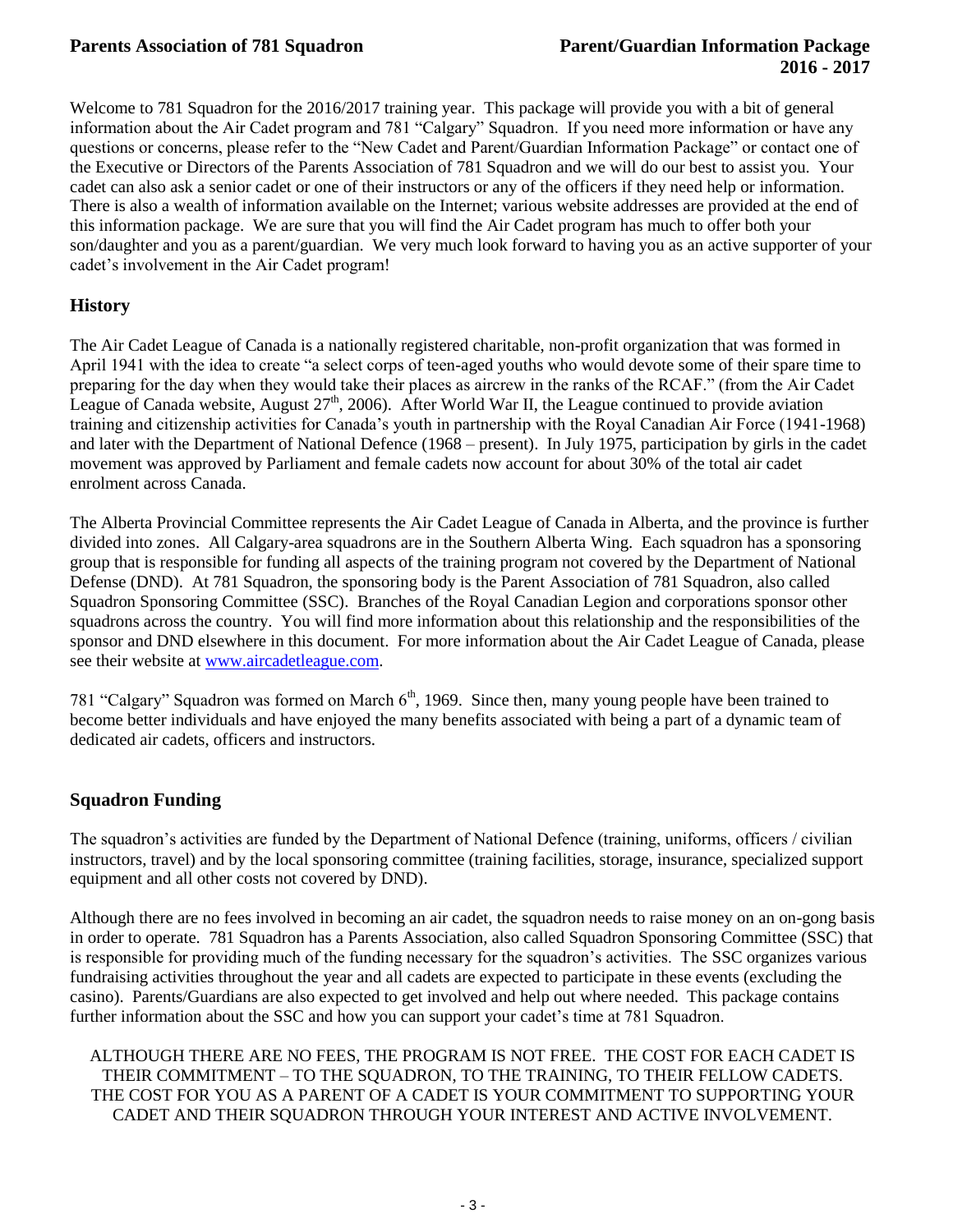# **How Can Parents Help?**

As a parent of a cadet in 781 Squadron, you are automatically a member of the Parents Association of 781 Squadron and have a vote at every monthly meeting and at the annual general meeting. Upcoming events are discussed, funding needs are raised, and we have an opportunity to hear from the Commanding Officer and raise any concerns we may have. This is the best way to stay connected and find out what is going on at 781 Squadron! Parent Information Meetings are held the first Wednesday of every month at Vecova starting at 7:00 p.m.

The tremendous success achieved by the Canadian cadet organizations over the years is the result of great cooperation between the Canadian Forces and various civilian partners. To run a successful cadet corps or squadron, the Commanding Officer requires the support of a dynamic and resourceful sponsoring committee along with the active involvement of many volunteers (parents/guardians) willing to spend a few hours each year lending a hand in support of the corps/squadron activities. As a parent/guardian of a cadet, there are many ways by which you can help. Depending on your availability, you might decide to become a director of the Squadron Sponsoring Committee or volunteer a few hours once in a while during fundraising events or in support of cadet activities. You can also, if you so desire, join the ranks of the Cadet Instructors Cadre (CIC) and become an officer with the squadron or serve as a specialty instructor if you have special knowledge in the field of aviation.

The most successful cadet corps/squadrons across Canada can count on the committed support of parents/guardians. The following are a few examples of activities where parents/guardians will make a difference.

- help during fundraising activities and propose new, innovative ways to raise funds,
- staff a booth or table whenever the squadron is recruiting new cadets,
- perform "kitchen duties" during cadet weekend activities so that officers can focus their attention on training the cadets,
- volunteer professional support in your field of expertise, or
- become a voluntary assistant with the administration or supply departments.

Also – and this is very important – you can help by supporting the squadron staff in their decisions and by ensuring your cadet attends weekly training parades and additional training events. As members of the Parents Association of 781 Squadron, our primary objective is to *support* the officers and staff of the unit so that they can offer the best possible training to our cadets. It is NOT our function to tell them what to do.

Your child has joined an organization that puts the emphasis on discipline and teamwork. Progression through training is based on very clearly defined regulations that are the same across Canada. All cadets are made aware of the regulations right from the start and must abide by them. Ranks, summer camps, and awards are given to the most deserving candidates based on official standards. Most of these standards are detailed on the national cadet website at [www.cadets.ca](http://www.cadets.ca/) but you can also learn about them by participating in the monthly Squadron Sponsoring Committee meetings. Parents can easily make the difference between a good training year and an extraordinary training year for the cadets and officers. If you are interested in volunteering your time and talents, please fill out the volunteer form and/or contact any member of the Executive or Directors of the Squadron Sponsoring Committee.

# **Now that my son or daughter is an Air Cadet, how do I get involved?**

The strength of the Parents Association of 781 Squadron is the parents/guardians who freely volunteer their time, energy, and talents. We are always looking for people to bring new ideas, innovations and fundraising opportunities!

We are looking for volunteers from time to time; we will start to ask for additional volunteers during our month meetings. If you are committed to be a volunteer, you will need to fill out the Parent Information and Volunteer Form.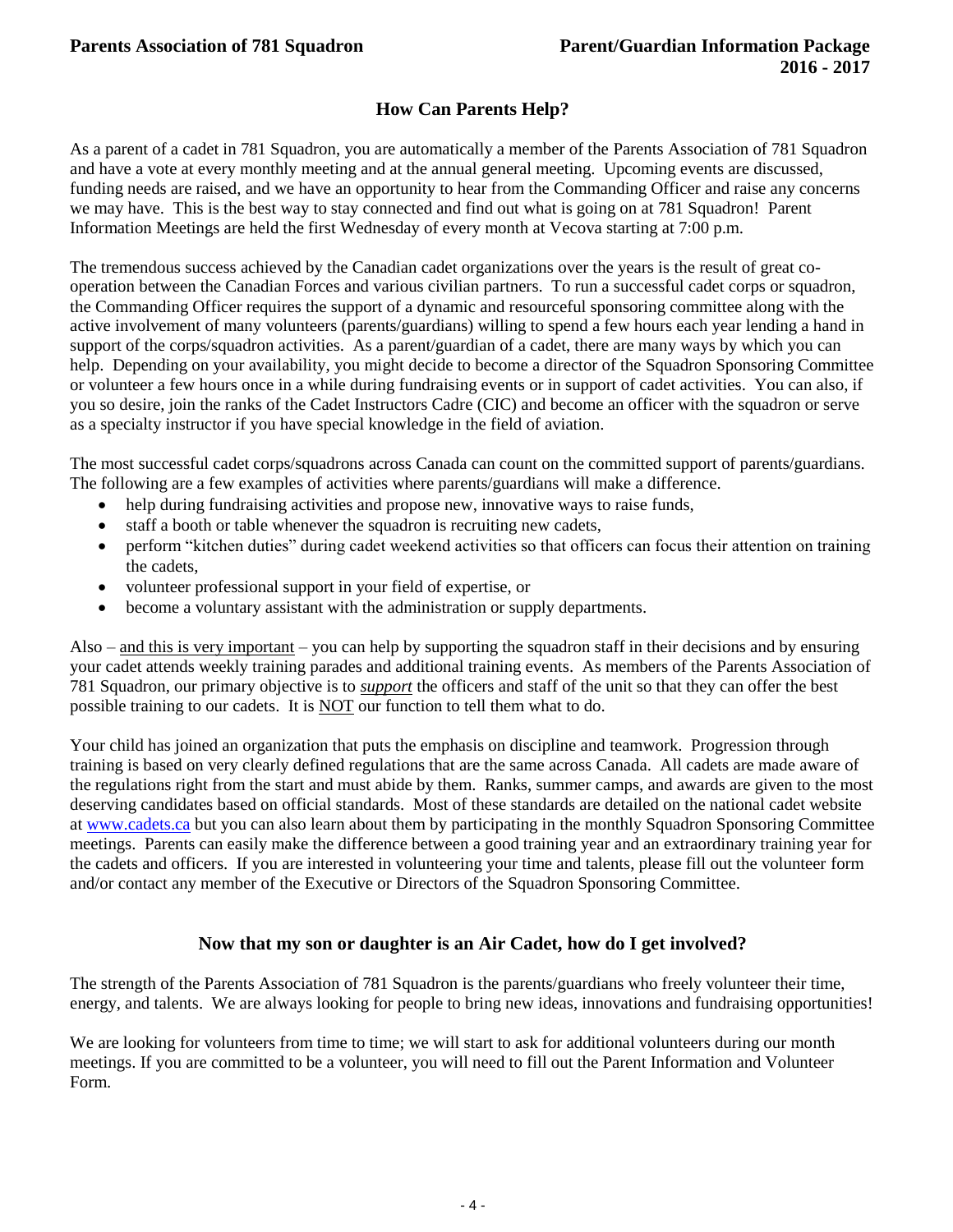# **Volunteer Opportunities – Many Ways to Help!**

- **Member of the Executive or Director of the SSC:** Jump in and get actively involved with the operations of the SSC. We always need enthusiastic people to serve on the Executive or as Directors in support of the many SSC responsibilities. Elections are held in May or June for the next training year. Positions available include Chair, Vice-chair, treasurer, secretary, and directors.
- **Fundraising, Event Planning:** Fundraising events like bake sales, wake-a-thons, bike-a-thons, casinos, soliciting corporate or private donations, and applying for grants are essential to keep the squadron going. Volunteers are needed to bring forward ideas for new events as well as to organize, administer and oversee these very important activities.
- **Casino:** About every 18 months, the SSC is granted a casino that can bring in more than \$60,000 to support the squadron (without the casino, we cannot pay the rent!). The next casino dates should be in the fourth quarter of 2017. There Approximately 40 volunteer positions must be filled; the call for volunteers will go out when time comes.
- **Bottle Drives:** We need a coordinator for a couple of full-scale bottle drives in 2016/2017, as well as many volunteer drivers who have completed the volunteer screening process (see page 7 of this package for more information).
- **Donate your bottles:** We also have a perpetual, never-ending bottle drive because of our unique location at the Vecova. Just bring all of your CLEAN, bagged refundables (pop cans & bottles, milk containers, tetra box, and juice containers – please no glass bottles) to Vecova Bottle Depot on their working hours, inform the cashier that you are dropping bottles off to be put towards the 781 Air Cadets.
- **Canteen and Kit Shop:** Every parade night (Wednesday evening), a canteen is open for about half an hour halfway through the night for cadets to purchase drinks and healthy snacks. While a group of cadets staff the canteen each week, parent volunteers are needed to help supervise the cadets who run the canteen and ensure that the canteen is restocked as needed. The canteen also carries a small selection of items such as shoe polish, Kiwi cloths, lint rollers, t-shirts, pins, and other squadron items that are available for sale. Parent volunteers operate the canteen during the Annual Ceremonial Review.
- **Telephone Fan-out:** If a "phone-out" is required to find volunteers or notify families of squadron events, a main contact will call a number of volunteers who in turn call four to six other volunteers, and so on, until everyone is called. This system has worked very well in the past (even when cadets number over 180).
- **Cadet Supply, Squadron Administration, Training Support:** There is an urgent need for parent volunteers to assist in Supply, Administration and Training (administration) in a direct support role to the Squadron officers. These are longer-term volunteer positions since you would be working one night per week in 'your department'. You would be instructed on the tasks required and would work with a Cadet Instructor Cadre officer. If you can help out for several weeks to a few months, please let us know and we'll pass on your contact information to the Commanding Officer.
- **Volunteer Coordinator, Carpool Coordinator:** These are exactly what they sound like one person to help keep track of volunteers (making sure they are being contacted and kept informed of help needed), and one person to help arrange carpooling among parents who live in different districts and may need help getting their cadet to and from training nights and activities.
- **Practice Selection Boards**: Practice selection board interview sessions are held from mid-January through mid-February to prepare those cadets who have applied for advanced training (scholarship) courses and international exchanges. For 4 to 5 consecutive Monday evenings, a number of individuals are needed to participate as interviewers on the "mock" boards. Interviewers are provided with the sample questions and answers. The more volunteers we have, the fewer nights each will be asked to help out. This is a very enjoyable and enlightening experience as you see the cadets improve from week to week. Experience shows that the cadets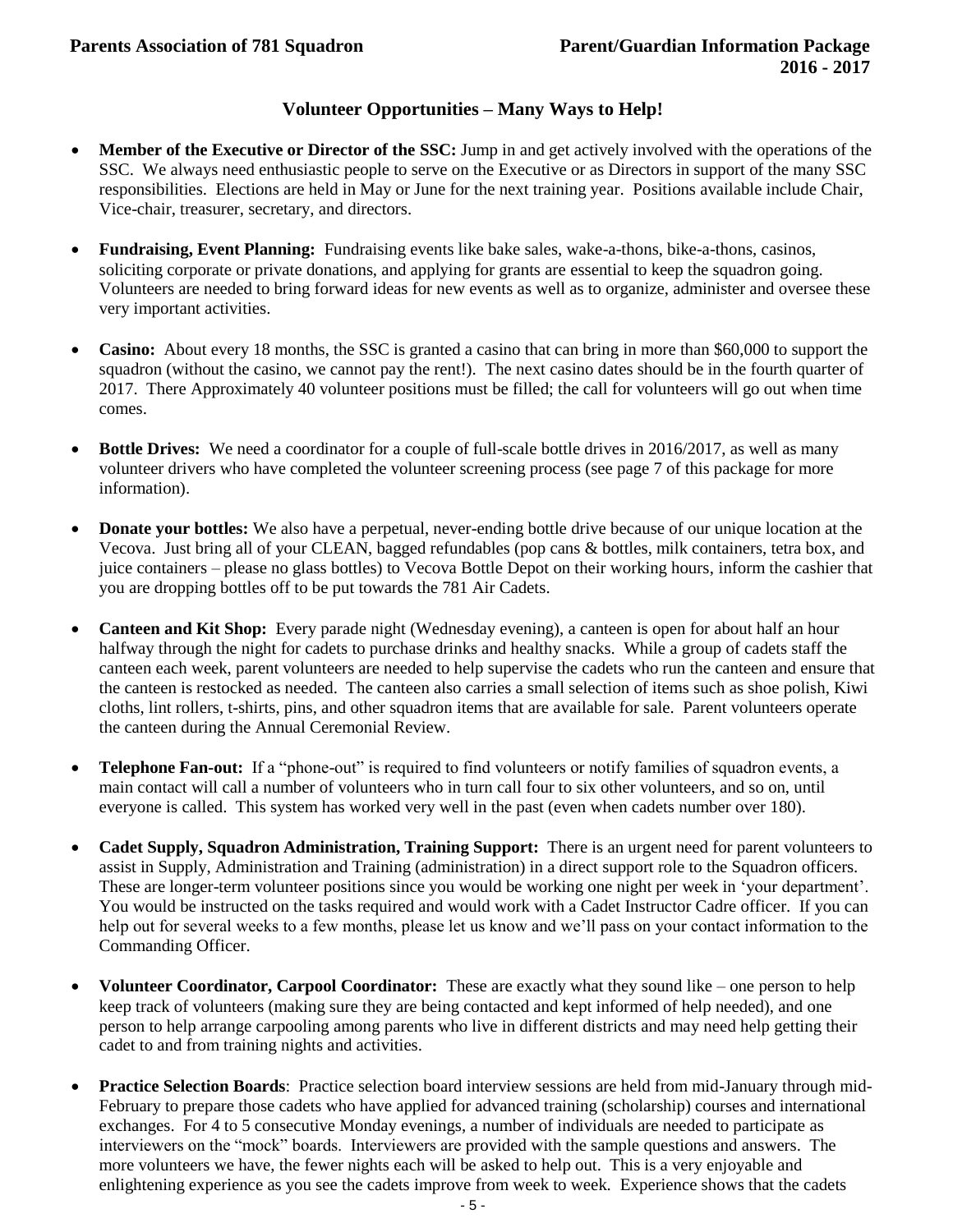who attend these "mock" boards do much better and have more success at the actual scholarship boards held in late February each year.

- **Band - Instructors:** 781 Squadron has a pipe & drum band and military brass band that play monthly at CO's parades as well as participating in various activities throughout the cadet year, such as Remembrance Day ceremonies, city parades, military tattoos, and competitions. The SSC owns the drums and some of the instruments, although most of the band members do use their own instruments. The band practices once a week in addition to the regular parade night and optional training night. If anyone is a marching band, bagpipe or drumming instructor or if you know someone who is, the Band Officer would love to speak with you about getting involved with the band! The SSC also needs volunteers to manage the equipment and instrument inventory in cooperation with the Band Officer.
- **Effective Speaking Instruction/Coaching and Competitions:** The Air Cadet League runs annual effective speaking competitions at the local, zone, provincial and national levels. Cadets begin training and practicing in the fall, working toward the competitions that start in January of each year. Volunteers are needed as judges for the squadron and zone-level competitions. If you are a Toastmaster or have lots of public speaking experience, your help would be most welcome as an instructor or coach to support the squadron officers. You can also nominate a friend or colleague who may be interested or qualified to assist in any of these areas.
- **Handyman helper:** This is a periodic requirement, and may include painting, electrical work, and general carpentry. This could mean anything from reinforcing shelves and racks in Supply to building a cabinet-quality trophy display case, to outfitting a utility trailer with racks, hooks and storage shelves to properly store all of the Squadron's camping equipment. Time and work is whatever the individual volunteer is willing to commit and depends on the needs of the Squadron.
- **Cleaning/organizing:** Occasionally, it is necessary to give the squadron offices, storage areas and canteen a cleaning, above and beyond any regular cleaning done by the Vecova janitorial staff. This would require three or four volunteers to work an hour or two as needed.
- **Equipment Inventory:** The SSC owns all of the items that it purchases for use by the Squadron from laptop computers to stainless steel cooking pots to sports equipment and bagpipes. We need to do a complete inventory at least once per year. With just a few hours of time from a few focused people, this task gets done quickly.
- **Technology opportunities – Computer & Systems, Photocopier, Website, Fly Paper:** Periodically, the squadron requires the assistance of technical people who have the skills, time and resources to help with setting up, maintaining or upgrading the squadron's electronic equipment. These items include computers, printers, fax machines, scanners, photocopiers, cellular and landline phones, overhead projectors, DLP projectors, televisions, VCRs, and FM portable communications equipment. The squadron computers are on an internal network as well as being connected to the Internet; this is essential for meeting the administrative needs of the squadron since the cadet program is steadily increasing the amount of material and information distributed on-line and in other digital or electronic formats. Right now, the need for a photocopier technician is most urgent!
- **Special Technical Instruction:** If you are an expert in any area relate to aviation, please let us know guest speakers and specialist instructors always make the information more interesting for the cadets!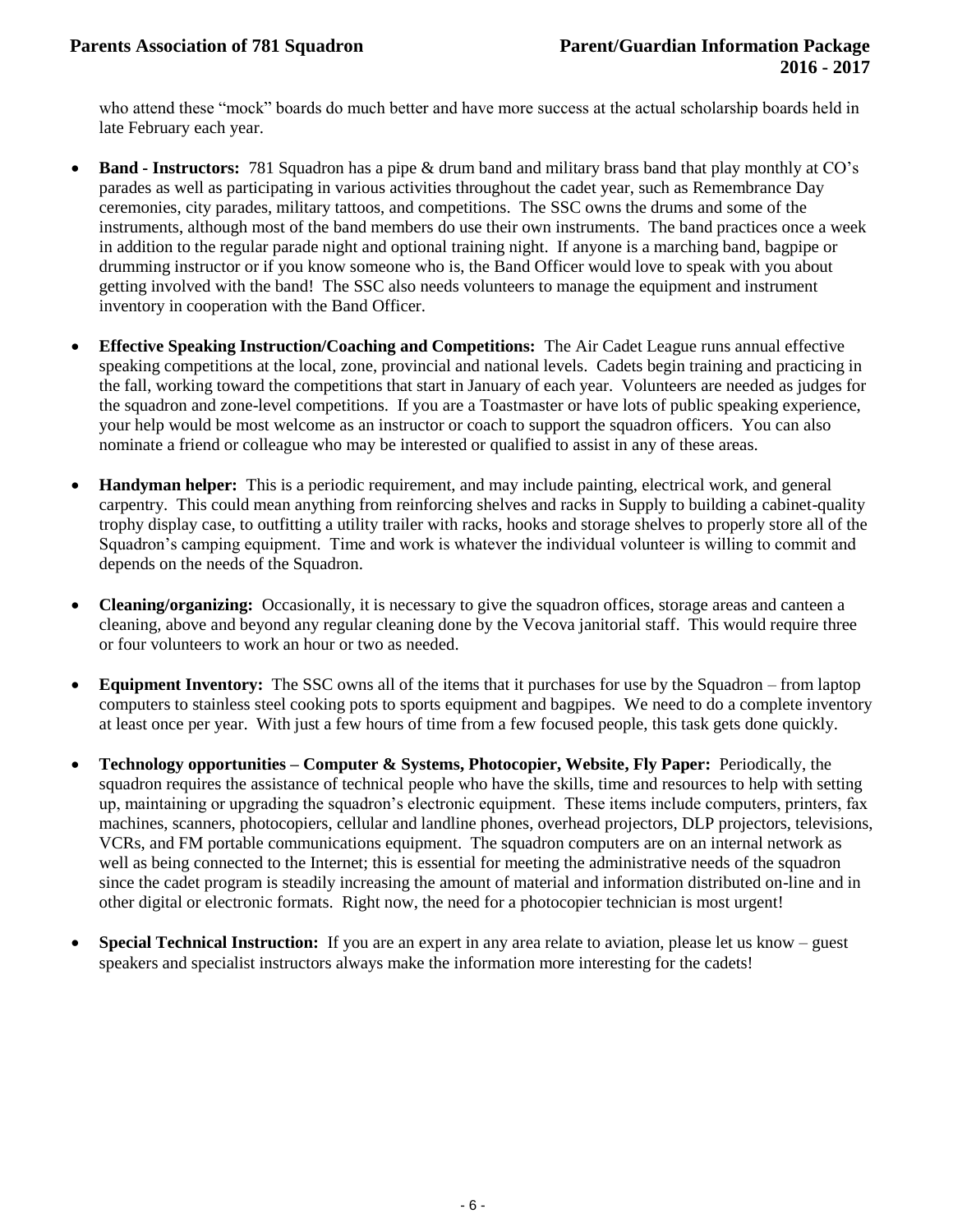# **Note to Potential Volunteers**

**Any person (parents or members of the public) wishing to volunteer to work directly with air cadets will be required to complete the Air Cadet League of Canada volunteer screening process. The Air Cadet League of Canada requires a current Police Information Check (PIC or CPIC) report and does not recognize any other security screening that may have been done in the past – e.g. Transport Canada aircrew cards or previous military/civil security screening. The Air Cadet League of Canada screens all volunteers in an effort to ensure that all persons working with/or on behalf of cadets have work histories that are consistent and acceptable. Persons wishing more information regarding this policy should consult the Air Cadet League Representative or an Executive member or Director of the SSC.**

**Contact the SSC Chair during the monthly SSC meeting for the forms and information to start the screening process.**

| <b>Position</b>                 | <b>Name</b>             | E-mail                        |
|---------------------------------|-------------------------|-------------------------------|
| <b>Chair</b>                    | Melissa Fetherstonhaugh | chair@781aircadets.ca         |
| <b>Vice-Chair</b>               | Shailesh Bhagawatula    | vicechair@781aircadets.ca     |
| <b>Secretary</b>                | Sam Leung               | secretary@781aircadets.ca     |
| Treasurer                       | Lynn Sinclair           | treasurer@781aircadets.ca     |
| <b>Director (Casino)</b>        | Li Li                   | casino@781aircadets.ca        |
| <b>Director (Awards)</b>        | Ahmed Mostafa           | awards@781aircadets.ca        |
| <b>Director (Fundraising)</b>   | Vacant                  | fundraising@781aircadets.ca   |
| <b>Director (Audit)</b>         | Lucy Li                 | audit@781aircadets.ca         |
| <b>Director (Event)</b>         | Vacant                  | event@781aircadets.ca         |
| <b>Director (Volunteer)</b>     | Peter Mansour           | volunteer@781aircadets.ca     |
| <b>Director (Communication)</b> | Vicki McPhee            | communication@781aircadets.ca |
| <b>SSC Advisor</b>              | Kendra Fisher           | advisor@781aircadets.ca       |

# **Parents Association of 781 Squadron Executive and Directors 2016 – 2017**

# **Staying in Touch, Staying Informed – e-mail is the way to go for the SSC!**

The SSC uses a variety of ways to get information out to parents/guardians. We post notices on the website [http://781aircadets.ca](http://781aircadets.ca/) as needed, sometimes put up sign-up sheets for anything that needs parent volunteers, and occasionally a mail-out is done. We also use the phone-out committee to get critical information out when time is short.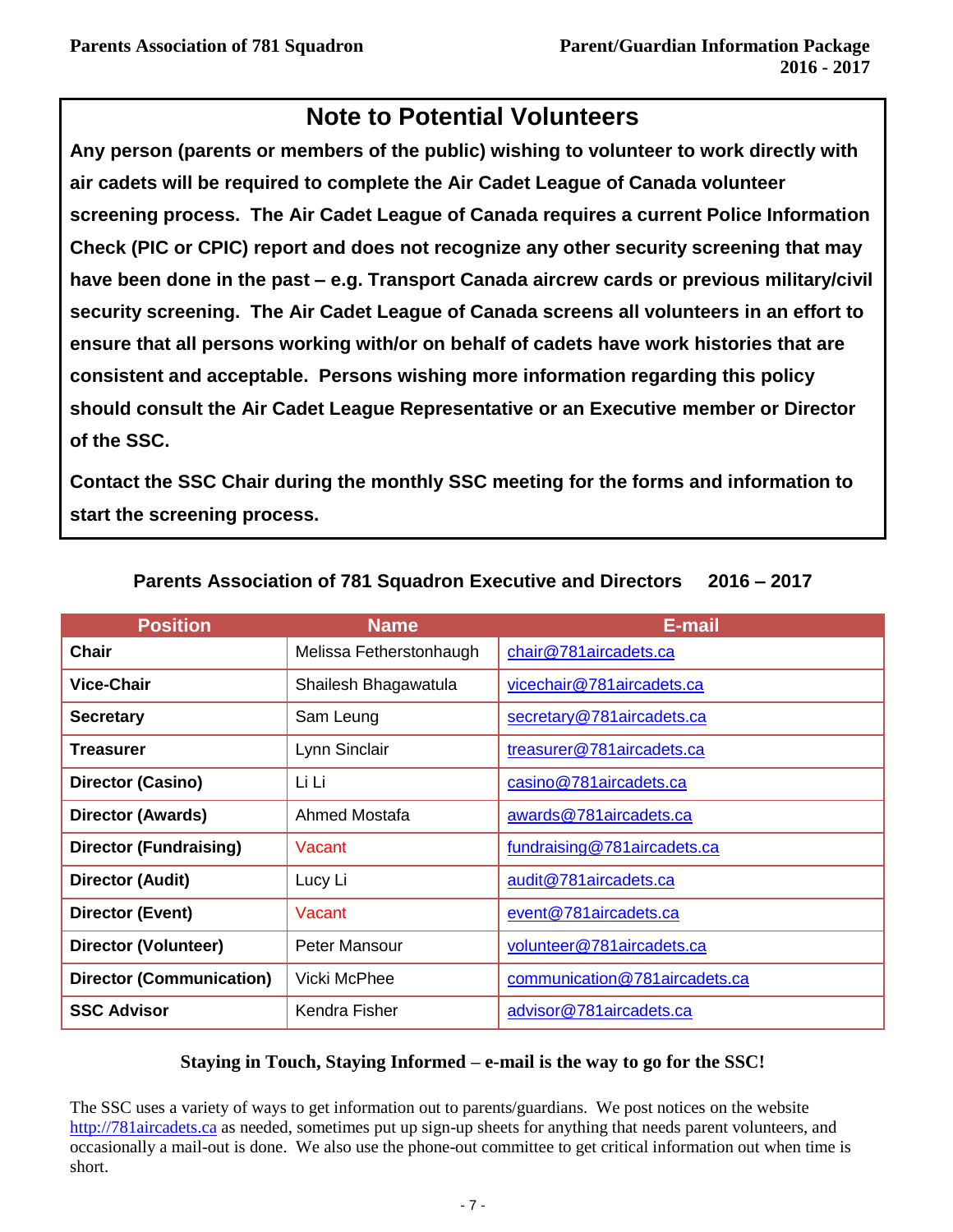The quickest and most way to send other information and requests these days is definitely by e-mail. We use e-mail to send reminders of upcoming cadet events, requests for volunteers for specific activities, and we send out agendas and minutes of the monthly meetings (you must be able to receive attachments). To sign up to the email list, please send an email to [781aircadets+subscribe@googlegroups.com](mailto:781aircadets+subscribe@googlegroups.com) and follow the instruction afterwards. This email list is self maintained, you can unsubscribe anytime you want by following the instruction at the end of any email you received via this email list. If you have any concerns about this, please speak with the SSC Chair or Secretary.

### **Join the FORUM for online access to time-critical and weekly Squadron announcements**

The Squadron's on-line forum is used to publish weekly announcements, information about additional activities, level-specific training information, general information about being a cadet, and the Squadron calendar – and to issue short-notice information when situations change suddenly. Cadets also use the forum to sign up for activities so they MUST have an account if they have internet access.

Access to certain areas and functions within the forum is restricted to people with an approved account. Weekly announcements and the calendar are in a public section of the forum so everyone can read them without an account. Cadets and staff are required to register for an account, and parents of cadets are encouraged to get their own as well. Please get in touch with squadron officer to get your account created.

Due to regulations regarding adult screening, parents are not allowed to directly communicate with the cadets on the forum, and in turn cadets cannot access the parents-only group. Registered parents can, however, read any of the cadet posts in the other sections of the forum. At the CO's discretion, parents who have a verified volunteer security screening may be allowed to post to the rest of the forum. Posts in the parents-only group are visible to adult Squadron staff and other registered parents only.

# **Online Information**

There are many websites with information about cadets in general and air cadets in particular. Here are a few to get started:

Official national website of the Canadian Cadet Organizations: [www.cadets.ca](http://www.cadets.ca/) Website for 781 Squadron: [www.781aircadets.ca](http://www.781aircadets.ca/) Forum of 781 Squadron: [www.781aircadets.ca/forum2/](http://www.781aircadets.ca/forum2/) 781 Facebook[: www.facebook.com/781RCACS](http://www.facebook.com/781RCACS) Official website for the Air Cadet League of Canada: [www.aircadetleague.com](http://www.aircadetleague.com/) Official website for the Alberta Provincial Committee Air Cadet League of Canada: [www.aircadetleague.ab.ca/](http://www.aircadetleague.ab.ca/)

# **Have we missed anything?**

If there is something you are wondering about that is not included in this booklet, contact anyone on the SSC Executive and Directors list or ask one of the officers when you are at the Vecova on a Monday or Wednesday evening.

# **Note to Parents/Guardian(s) and Cadets Regarding Advanced Summer Training Courses, International Exchanges and Selection Boards**

# **\*\* This information and process does not apply to cadets under the age of 15 years \*\***

This is a brief explanation of some of the concerns that parents have raised in the past regarding the preparation and selection process for advanced training (scholarship) courses and international exchanges.

- Advanced summer training courses (also called scholarship courses) involve a selection process in order to choose the most deserving cadets.
- The Air Cadet League has primary responsibility for conducting the selection process that typically includes submission of an application form, essay, and school transcript, followed by a selection board interview. The whole selection process is conducted with the input and assistance of Cadet Instructor Cadre officers and members of the Regional Cadet Support Units.